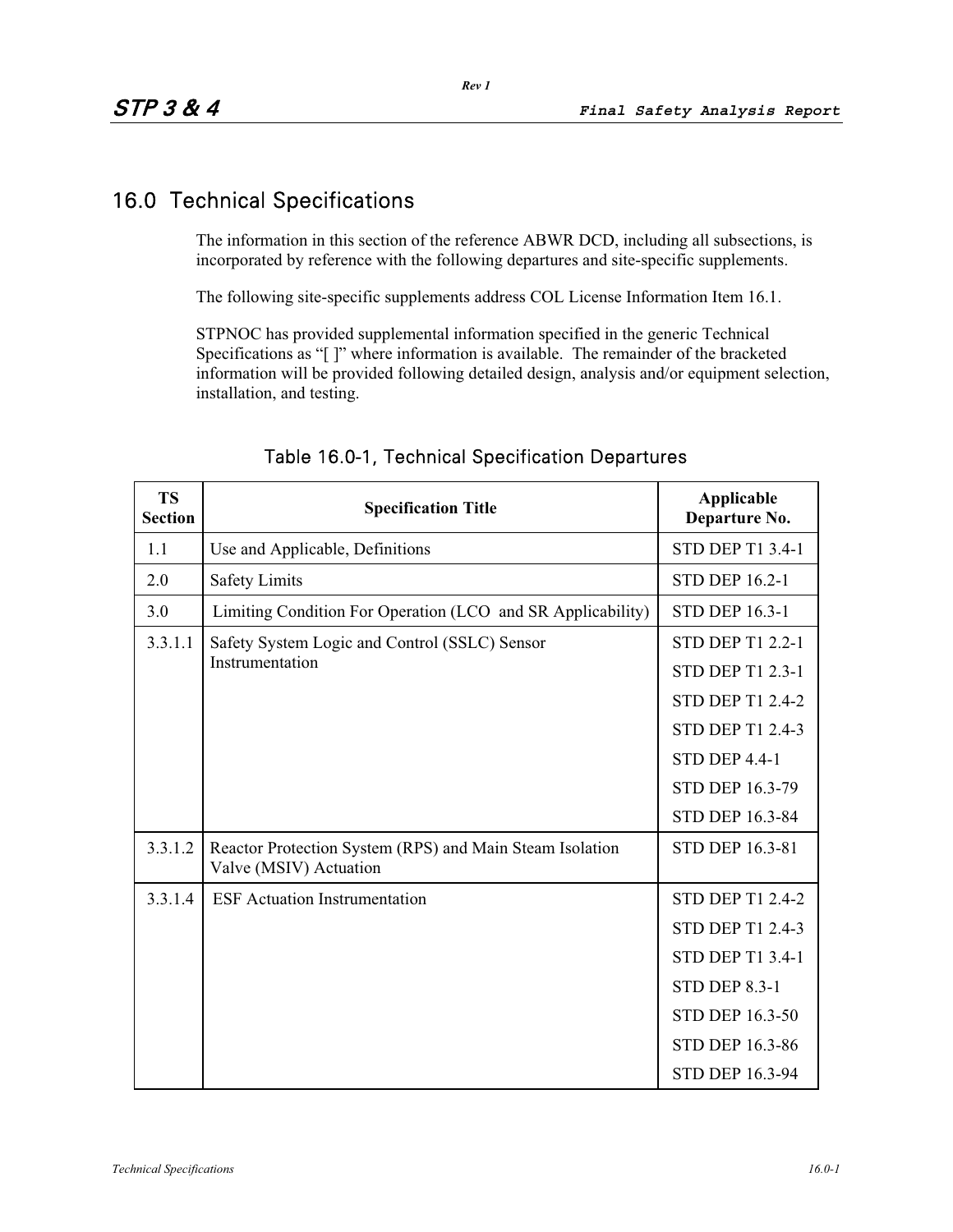| <b>TS</b><br><b>Section</b> | <b>Specification Title</b>                                                                                        | Applicable<br>Departure No. |
|-----------------------------|-------------------------------------------------------------------------------------------------------------------|-----------------------------|
| 3.3.3.1                     | Multiplexing System                                                                                               | STD DEP T1 3.4-1            |
| 3.3.4.1                     | Anticipated Transient Without Scram (ATWS) and End-of-<br>Cycle Recirculation Pump Trip (EOC-RPT) Instrumentation | <b>STD DEP 16.3-38</b>      |
| 3.3.4.2                     | Feedwater and Main Turbine Trip Instrumentation                                                                   | STD DEP 16.3-39             |
| 3.3.5.1                     | <b>Control Rod Block Instrumentation</b>                                                                          | STD DEP 16.3-64             |
|                             |                                                                                                                   | STD DEP 16.3-65             |
| 3.3.6.1                     | Post Accident Monitoring (PAM) Instrumentation                                                                    | <b>STD DEP T1 2.3-1</b>     |
|                             |                                                                                                                   | STD DEP T1 2.14-1           |
|                             |                                                                                                                   | <b>STD DEP 7.5-1</b>        |
|                             |                                                                                                                   | <b>STD DEP 16.3-78</b>      |
| 3.3.6.2                     | Remote Shutdown System                                                                                            | STD DEP T1 2.14-1           |
|                             |                                                                                                                   | <b>STD DEP 8.3-1</b>        |
|                             |                                                                                                                   | STD DEP 16.3-59             |
|                             |                                                                                                                   | STD DEP 16.3-60             |
| 3.3.7.1                     | Control Room Habitability Area (CRHA) Emergency Filtration<br>(EF) System Instrumentation                         | STD DEP 16.3-61             |
| 3.4.1                       | Reactor Internal Pumps (RIPs)-Operating                                                                           | <b>STD DEP 16.3-5</b>       |
| 3.4.2                       | Safety/Relief Valves (S/RVs)                                                                                      | <b>STD DEP T1 2.1-1</b>     |
| 3.4.3                       | RCS Operational LEAKAGE                                                                                           | <b>STD DEP 7.3-12</b>       |
| 3.5.1                       | <b>ECCS-Operating</b>                                                                                             | <b>STD DEP 8.3-1</b>        |
| 3.6.1.2                     | Primary Containment Air Locks                                                                                     | <b>STD DEP 16.3-69</b>      |
| 3.6.1.3                     | Primary Containment Isolation Valves                                                                              | <b>STD DEP 6.2-1</b>        |
|                             |                                                                                                                   | STD DEP 16.3-71             |
|                             |                                                                                                                   | <b>STD DEP 16.3-72</b>      |
| 3.6.1.6                     | Wetwell-to-Drywell Vacuum Breakers                                                                                | <b>STD DEP 6.2-2</b>        |
| 3.6.2.1                     | <b>Suppression Pool Average Temperature</b>                                                                       | STD DEP 16.3-32             |
| 3.6.2.4                     | Residual Heat Removal (RHR) Containment Spray                                                                     | <b>STD DEP 6.2-2</b>        |
| 3.6.3.1                     | Primary Containment Hydrogen Recombiners                                                                          | STD DEP T1 2.14-1           |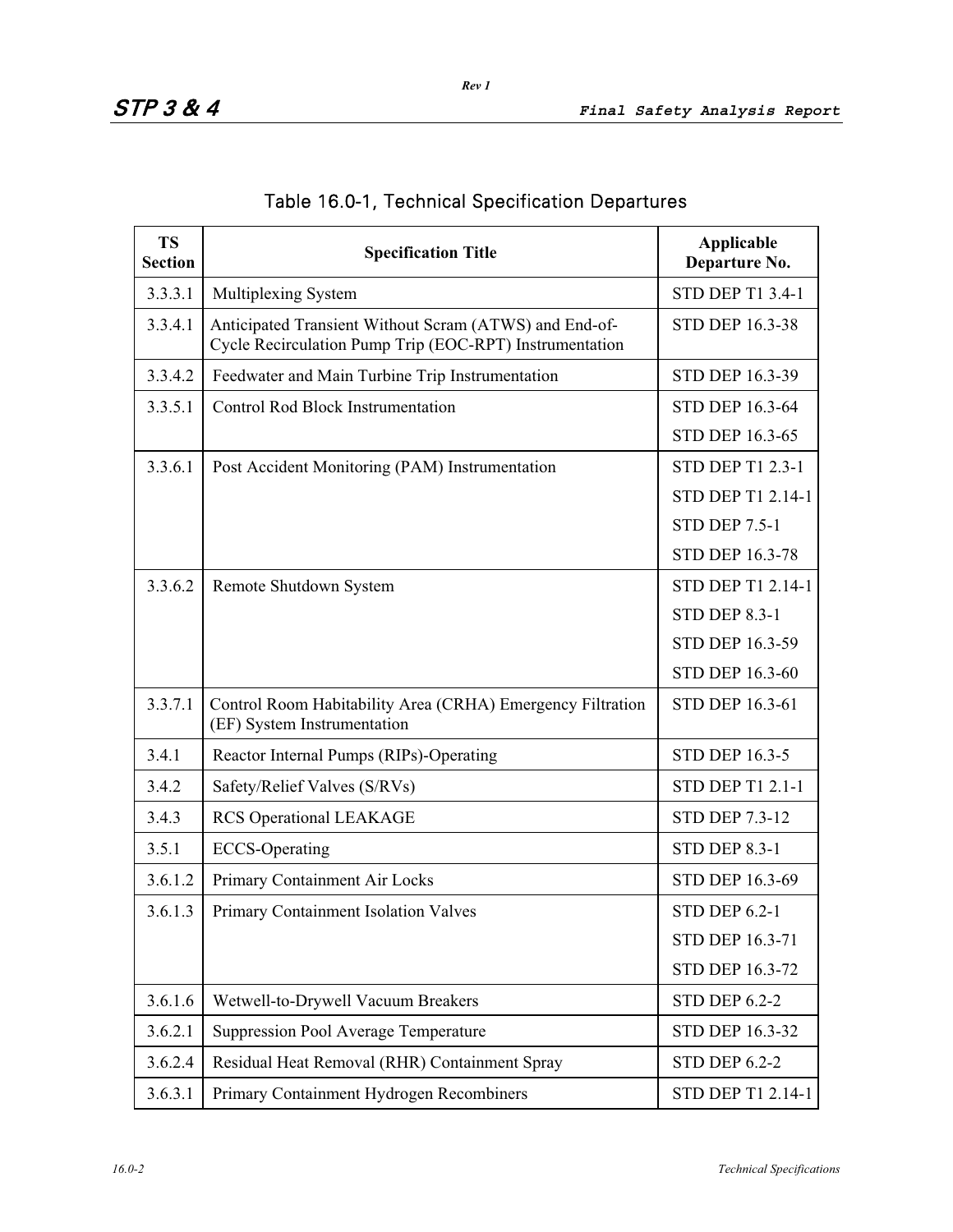| <b>TS</b><br><b>Section</b> | <b>Specification Title</b>                                                                                          | <b>Applicable</b><br>Departure No.               |
|-----------------------------|---------------------------------------------------------------------------------------------------------------------|--------------------------------------------------|
| 3.6.3.2                     | Primary Containment Oxygen Concentration                                                                            | STD DEP T1 2.14-1                                |
| 3.6.4.1                     | <b>Secondary Containment</b>                                                                                        | <b>STD DEP 16.3-29</b>                           |
| 3.7.1                       | Reactor Building Cooling Water (RCW) System, Reactor<br>Service Water (RSW) System and Ultimate Heat Sink-Operating | <b>STD DEP 16.3-16</b>                           |
| 3.7.2                       | Reactor Building Cooling Water (RCW) System, Reactor<br>Service Water (RSW) System and Ultimate Heat Sink-Shutdown  | <b>STD DEP 16.3-16</b><br><b>STD DEP 16.3-46</b> |
| 3.7.3                       | Reactor Building Cooling Water (RCW) System, Reactor<br>Service Water (RSW) System and Ultimate Heat Sink-Refueling | <b>STD DEP 16.3-46</b>                           |
| 3.7.4                       | Control Room Habitability Area (CRHA)-Emergency Filtration<br>(EF) System                                           | <b>STD DEP 16.3-47</b>                           |
| 3.8.1                       | <b>AC Sources-Operating</b>                                                                                         | <b>STD DEP 8.3-1</b><br>STD DEP 16.3-49          |
| 3.8.2                       | <b>AC Sources-Refueling</b>                                                                                         | STD DEP 16.3-41                                  |
| 3.8.3                       | Diesel Fuel Oil, Lube Oil, and Starting Air                                                                         | <b>STD DEP 16.3-51</b>                           |
| 3.8.4                       | DC Sources-Operating                                                                                                | <b>STD DEP 8.3-1</b>                             |
| 3.8.6                       | <b>Battery Cell Parameters</b>                                                                                      | STD DEP 16.3-58                                  |
| 3.8.7                       | <b>Inverters-Operating</b>                                                                                          | <b>STD DEP 8.3-1</b>                             |
| 3.8.9                       | Distribution Systems-Operating                                                                                      | <b>STD DEP 8.3-1</b>                             |
| 3.8.11                      | AC Sources-Shutdown (Low Water Level)                                                                               | <b>STD DEP 8.3-1</b>                             |
| 3.9.1                       | Refueling Equipment Interlocks                                                                                      | <b>STD DEP 16.3-25</b>                           |
| 3.9.5                       | <b>Control Rod OPERABILITY</b>                                                                                      | <b>STD DEP 16.3-15</b>                           |
| 3.10.4                      | Control Rod Withdrawal - Cold Shutdown                                                                              | STD DEP 16.3-19                                  |
| 3.10.5                      | Control Rod Drive (CRD) Removal – Refueling                                                                         | STD DEP 16.3-21                                  |
|                             |                                                                                                                     | STD DEP 16.3-22                                  |
| 3.10.7                      | Control Rod Testing – Operating                                                                                     | <b>STD DEP 16.3-4</b>                            |
| 3.10.12                     | Multiple Control Rod Drive Subassembly Removal - Refueling                                                          | STD DEP 16.3-17                                  |
| 5.0                         | <b>Adminstrative Controls</b>                                                                                       | STD DEP T1 2.14-1                                |
|                             |                                                                                                                     | STD DEP T1 3.4-1                                 |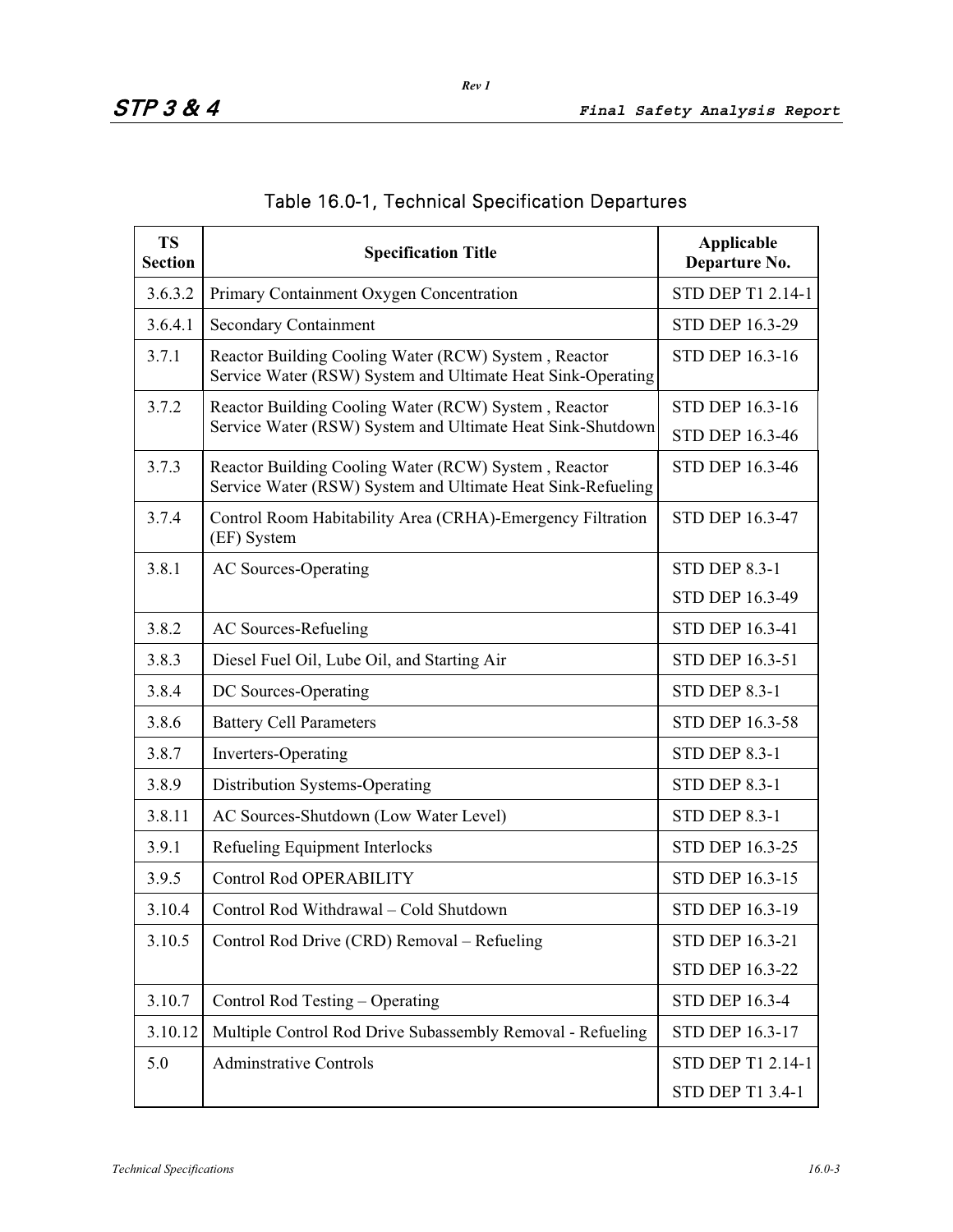| <b>TS</b><br><b>Section</b> | <b>Specification Title</b> | Applicable<br>Departure No. |
|-----------------------------|----------------------------|-----------------------------|
|                             |                            | <b>STD DEP 16.5-1</b>       |
|                             |                            | <b>STD DEP 16.5-2</b>       |
|                             |                            | <b>STD DEP 16.5-3</b>       |
|                             |                            | <b>STD DEP 16.5-4</b>       |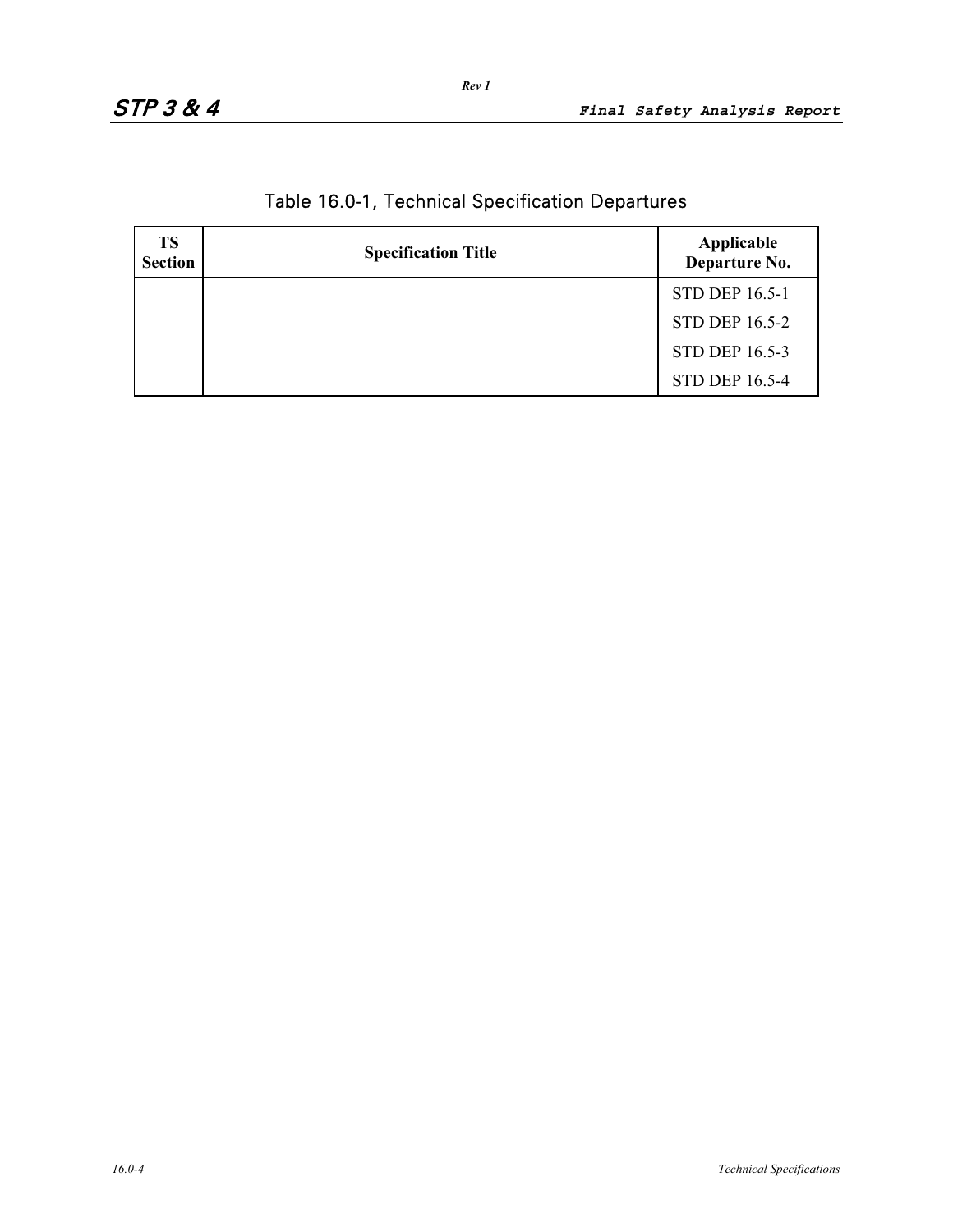| <b>TS</b><br><b>Section</b> | <b>Specification Title</b>                                             | Applicable<br>Departure No. |
|-----------------------------|------------------------------------------------------------------------|-----------------------------|
| 2.0                         | <b>Safety Limits</b>                                                   | <b>STD DEP 16.2-1</b>       |
|                             |                                                                        | <b>STD DEP 16.2-2</b>       |
| 3.0                         | Limiting Condition For Operation (LCO and SR Applicability)            | <b>STD DEP 16.3-1</b>       |
|                             |                                                                        | <b>STD DEP 16.3-2</b>       |
| 3.1.1                       | SHUTDOWN MARGIN (SDM)                                                  | <b>STD DEP 16.3-4</b>       |
| 3.1.2                       | <b>Reactivity Anomalies</b>                                            | STD DEP 16.3-89             |
| 3.1.3                       | <b>Control Rod OPERABILITY</b>                                         | STD DEP 16.3-68             |
|                             |                                                                        | STD DEP 16.3-90             |
| 3.1.7                       | Standby Liquid Control (SLC) System                                    | <b>STD DEP 16.3-3</b>       |
| 3.3.1.1                     | Safety System Logic and Control (SSLC) Sensor                          | STD DEP T1 2.2-1            |
|                             | Instrumentation                                                        | <b>STD DEP T1 2.3-1</b>     |
|                             |                                                                        | <b>STD DEP T1 2.4-2</b>     |
|                             |                                                                        | <b>STD DEP T1 2.4-3</b>     |
|                             |                                                                        | STD DEP T1 3.4-1            |
|                             |                                                                        | <b>STD DEP 4.4-1</b>        |
|                             |                                                                        | <b>STD DEP 7.3-3</b>        |
|                             |                                                                        | <b>STD DEP 8.3-1</b>        |
|                             |                                                                        | STD DEP 16.3-53             |
|                             |                                                                        | STD DEP 16.3-85             |
|                             |                                                                        | STD DEP 16.3-91             |
|                             |                                                                        | STD DEP 16.3-92             |
|                             |                                                                        | <b>STD DEP 16.3-93</b>      |
| 3.3.1.2                     | Reactor Protection System (RPS) and Main Steam Isolation               | <b>STD DEP 7.2-3</b>        |
|                             | Valve (MSIV) Actuation                                                 | STD DEP 16.3-54             |
|                             |                                                                        | STD DEP 16.3-57             |
|                             |                                                                        | STD DEP 16.3-81             |
|                             |                                                                        | STD DEP 16.3-82             |
| 3.3.1.3                     | Standby Liquid Control (SLC) and Feedwater Runback (FWRB)<br>Actuation | STD DEP 16.3-83             |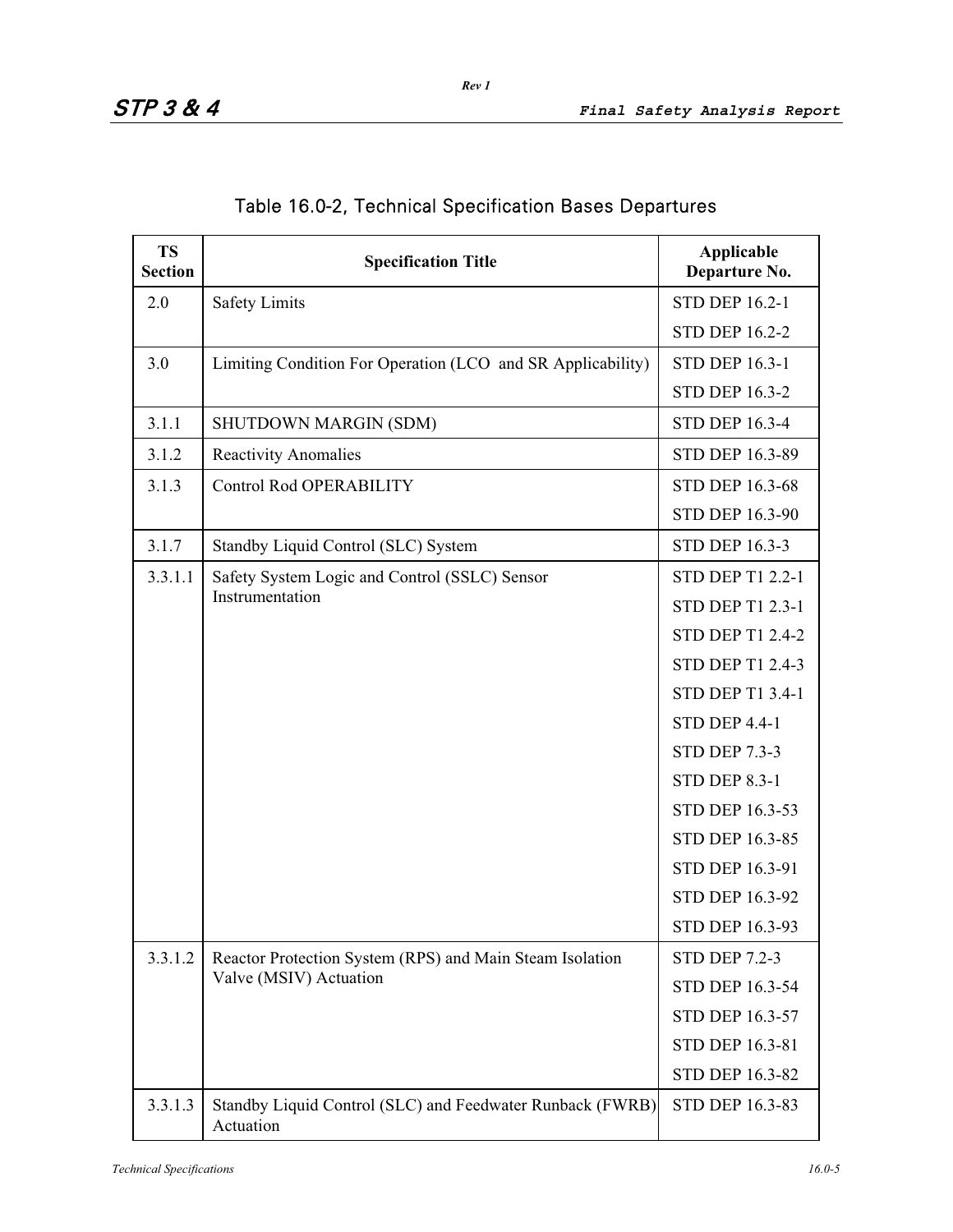| <b>TS</b><br><b>Section</b> | <b>Specification Title</b>                              | Applicable<br>Departure No.                     |
|-----------------------------|---------------------------------------------------------|-------------------------------------------------|
| 3.3.1.4                     | <b>ESF</b> Actuation Instrumentation                    | <b>STD DEP T1 2.4-2</b>                         |
|                             |                                                         | <b>STD DEP T1 2.4-3</b>                         |
|                             |                                                         | <b>STD DEP T1 3.4-1</b><br><b>STD DEP 7.3-7</b> |
|                             |                                                         | <b>STD DEP 7.3-17</b>                           |
|                             |                                                         | <b>STD DEP 8.3-1</b>                            |
|                             |                                                         | STD DEP 16.3-87                                 |
|                             |                                                         | <b>STD DEP 16.3-88</b>                          |
| 3.3.3.1                     | <b>Essential Communication Function</b>                 | <b>STD DEP T1 3.4-1</b>                         |
| 3.3.4.1                     | Anticipated Transient Without Scram (ATWS) and End-of-  | <b>STD DEP T1 3.4-1</b>                         |
|                             | Cycle Recirculation Pump Trip (EOC-RPT) Instrumentation | <b>STD DEP 16.3-38</b>                          |
|                             |                                                         | <b>STD DEP 16.3-55</b>                          |
|                             |                                                         | STD DEP 16.3-56                                 |
| 3.3.4.2                     | Feedwater and Main Turbine Trip Instrumentation         | <b>STP DEP 10.4-5</b>                           |
|                             |                                                         | STD DEP 16.3-39                                 |
| 3.3.5.1                     | <b>Control Rod Block Instrumentation</b>                | <b>STD DEP T1 3.4-1</b>                         |
|                             |                                                         | <b>STD DEP 16.3-66</b>                          |
|                             |                                                         | STD DEP 16.3-67                                 |
| 3.3.6.1                     | Post Accident Monitoring (PAM) Instrumentation          | <b>STD DEP T1 2.3-1</b>                         |
|                             |                                                         | <b>STD DEP T1 2.14-1</b>                        |
|                             |                                                         | <b>STD DEP T1 3.4-1</b>                         |
|                             |                                                         | <b>STD DEP 7.5-1</b>                            |
|                             |                                                         | <b>STD DEP 16.3-77</b>                          |
|                             |                                                         | <b>STD DEP 16.3-78</b>                          |
| 3.3.6.2                     | Remote Shutdown System                                  | STD DEP T1 2.14-1                               |
|                             |                                                         | <b>STD DEP T1 3.4-1</b>                         |
|                             |                                                         | <b>STD DEP T1 8.3-1</b>                         |
|                             |                                                         | STD DEP 16.3-59                                 |
|                             |                                                         | STD DEP 16.3-60                                 |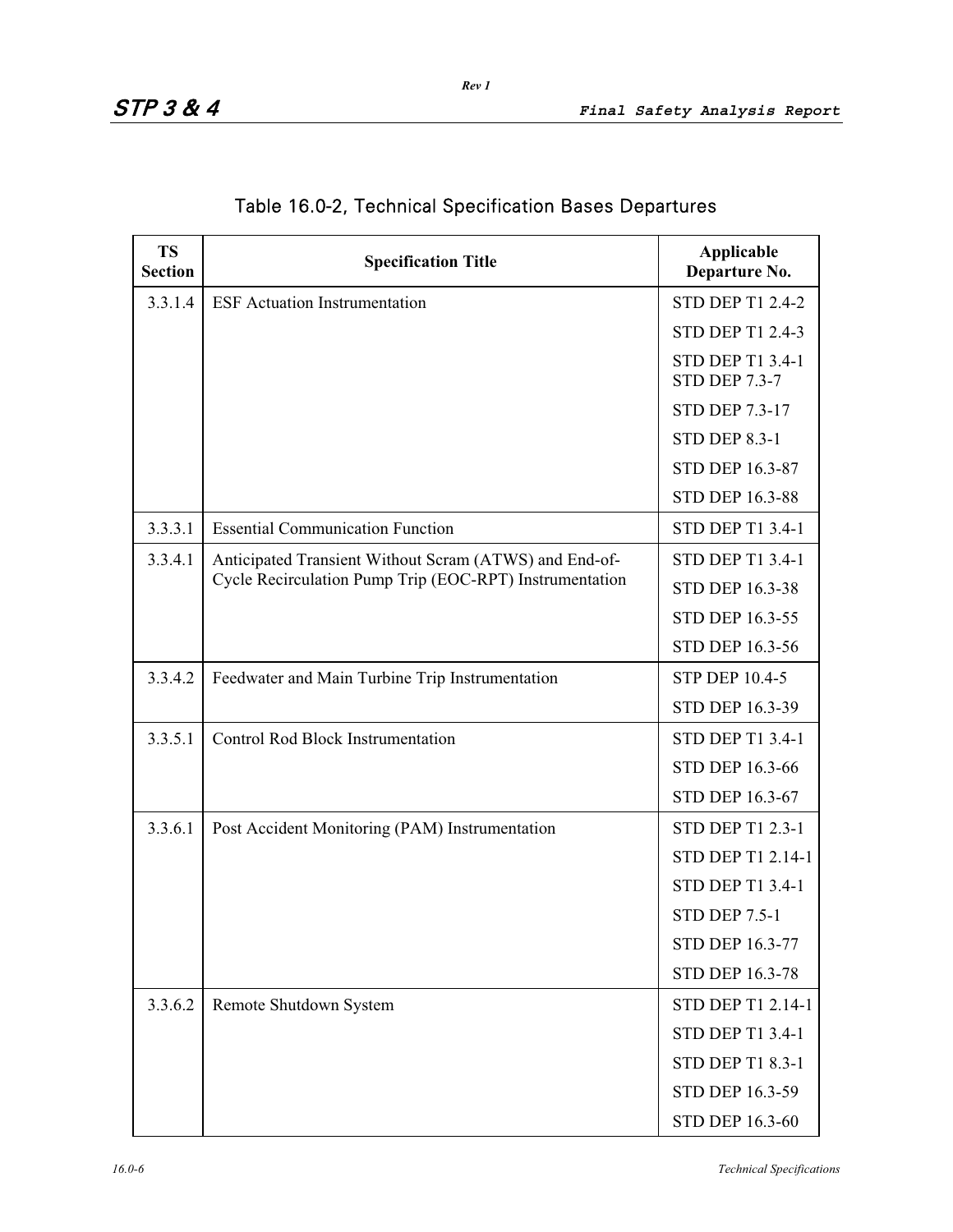| <b>TS</b><br><b>Section</b> | <b>Specification Title</b>                                                  | Applicable<br>Departure No. |
|-----------------------------|-----------------------------------------------------------------------------|-----------------------------|
| 3.3.8.1                     | <b>Electric Power Monitoring</b>                                            | <b>STD DEP 16.3-62</b>      |
| 3.3.8.2                     | Reactor Coolant Temperature Monitoring                                      | <b>STD DEP 16.3-63</b>      |
| 3.4.1                       | Reactor Internal Pumps (RIPs)-Operating                                     | <b>STD DEP 16.3-5</b>       |
|                             |                                                                             | <b>STD DEP 16.3-6</b>       |
| 3.4.2                       | Safety/Relief Valves (S/RVs)                                                | <b>STD DEP T1 2.1-1</b>     |
|                             |                                                                             | <b>STD DEP 16.3-7</b>       |
| 3.4.3                       | <b>RCS Operational LEAKAGE</b>                                              | <b>STD DEP 7.3-12</b>       |
|                             |                                                                             | STD DEP 16.3-11             |
| 3.4.7                       | Residual Heat Removal System (RHR) Shutdown Cooling<br>System-Hot Shutdown  | <b>STD DEP 16.3-9</b>       |
| 3.4.8                       | Residual Heat Removal System (RHR) Shutdown Cooling<br>System-Cold Shutdown | <b>STD DEP 16.3-9</b>       |
| 3.4.9                       | RCS Pressure and Temperature (P/T) Limits                                   | <b>STD DEP 16.3-8</b>       |
| 3.5.1                       | <b>ECCS-Operating</b>                                                       | <b>STD DEP 16.3-10</b>      |
| 3.6.1.1                     | Primary Containment                                                         | <b>STD DEP 6.2-2</b>        |
|                             |                                                                             | STD DEP 16.3-43             |
|                             |                                                                             | <b>STD DEP 16.3-44</b>      |
|                             |                                                                             | STD DEP 16.3-45             |
| 3.6.1.2                     | Primary Containment Air Locks                                               | <b>STD DEP 6.2-2</b>        |
|                             |                                                                             | <b>STD DEP 16.3-70</b>      |
| 3.6.1.3                     | Primary Containment Isolation Valves                                        | <b>STD DEP 6.2-1</b>        |
|                             |                                                                             | <b>STD DEP 16.3-71</b>      |
|                             |                                                                             | STD DEP 16.3-72             |
|                             |                                                                             | <b>STD DEP 16.3-73</b>      |
|                             |                                                                             | STD DEP 16.3-74             |
| 3.6.1.4                     | <b>Drywell Pressure</b>                                                     | <b>STD DEP 6.2-2</b>        |
| 3.6.1.5                     | Drywell Air Temperature                                                     | <b>STD DEP 6.2-2</b>        |
| 3.6.1.6                     | Wetwell-to-Drywell Vacuum Breakers                                          | <b>STD DEP 6.2-2</b>        |
|                             |                                                                             | STD DEP 16.3-34             |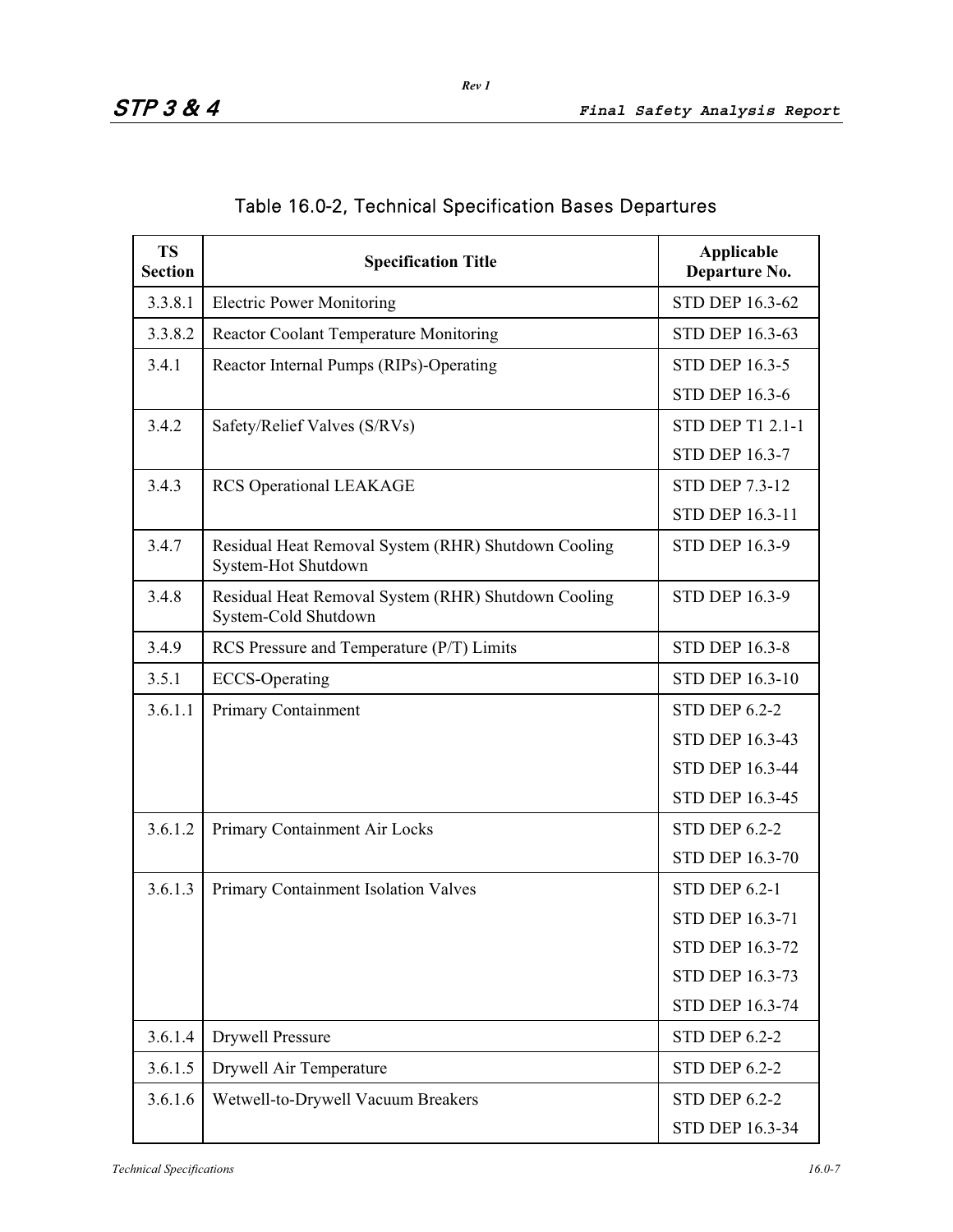| <b>TS</b><br><b>Section</b> | <b>Specification Title</b>                                                                                          | Applicable<br>Departure No. |
|-----------------------------|---------------------------------------------------------------------------------------------------------------------|-----------------------------|
| 3.6.2.1                     | <b>Suppression Pool Average Temperature</b>                                                                         | <b>STD DEP 16.3-32</b>      |
|                             |                                                                                                                     | STD DEP 16.3-33             |
| 3.6.2.3                     | Residual Heat Removal (RHR) Suppression Pool Cooling                                                                | STD 16.3-36                 |
|                             |                                                                                                                     | STD 16.3-37                 |
| 3.6.2.4                     | Residual Heat Removal (RHR) Containment Spray                                                                       | <b>STD DEP 6.2-2</b>        |
| 3.6.3.1                     | Primary Containment Hydrogen Recombiners                                                                            | STD DEP T1 2.14-1           |
| 3.6.3.2                     | Primary Containment Oxygen Concentration                                                                            | STD DEP T1 2.14-1           |
| 3.6.4.1                     | <b>Secondary Containment</b>                                                                                        | <b>STD DEP 16.3-29</b>      |
|                             |                                                                                                                     | STD DEP 16.3-30             |
| 3.6.4.3                     | <b>Standby Gas Treatment (SGT) System</b>                                                                           | <b>STD DEP 16.3-31</b>      |
| 3.7.1                       | Reactor Building Cooling Water (RCW) System, Reactor<br>Service Water (RSW) System and Ultimate Heat Sink-Operating | <b>STD DEP 16.3-16</b>      |
| 3.7.2                       | Reactor Building Cooling Water (RCW) System, Reactor                                                                | <b>STD DEP 16.3-16</b>      |
|                             | Service Water (RSW) System and Ultimate Heat Sink-Shutdown                                                          | <b>STD DEP 16.3-46</b>      |
| 3.7.3                       | Reactor Building Cooling Water (RCW) System, Reactor<br>Service Water (RSW) System and Ultimate Heat Sink-Refueling | <b>STD DEP 16.3-46</b>      |
| 3.7.4                       | Control Room Habitability Area (CRHA)-Emergency Filtration                                                          | <b>STD DEP 16.3-47</b>      |
|                             | (EF) System                                                                                                         | STD DEP 16.3-48             |
| 3.7.5                       | Control Room Habitability Area (CRHA)-Air Conditioning<br>(AC) System                                               | <b>STD DEP 16.3-76</b>      |
| 3.7.6                       | Main Condenser Offgas                                                                                               | STD DEP 16.3-75             |
| 3.8.1                       | <b>AC Sources-Operating</b>                                                                                         | <b>STD DEP 8.3-1</b>        |
|                             |                                                                                                                     | STD DEP 16.3-80             |
| 3.8.2                       | <b>AC Sources-Refueling</b>                                                                                         | <b>STD DEP 8.3-1</b>        |
|                             |                                                                                                                     | STD DEP 16.3-40             |
| 3.8.3                       | Diesel Fuel Oil, Lube Oil, and Starting Air                                                                         | STD DEP 16.3-51             |
| 3.8.4                       | DC Sources-Operating                                                                                                | STD DEP 16.3-42             |
|                             |                                                                                                                     | <b>STD DEP T1 3.4-1</b>     |
| 3.8.7                       | Inverters-Operating                                                                                                 | <b>STD DEP 8.3-1</b>        |